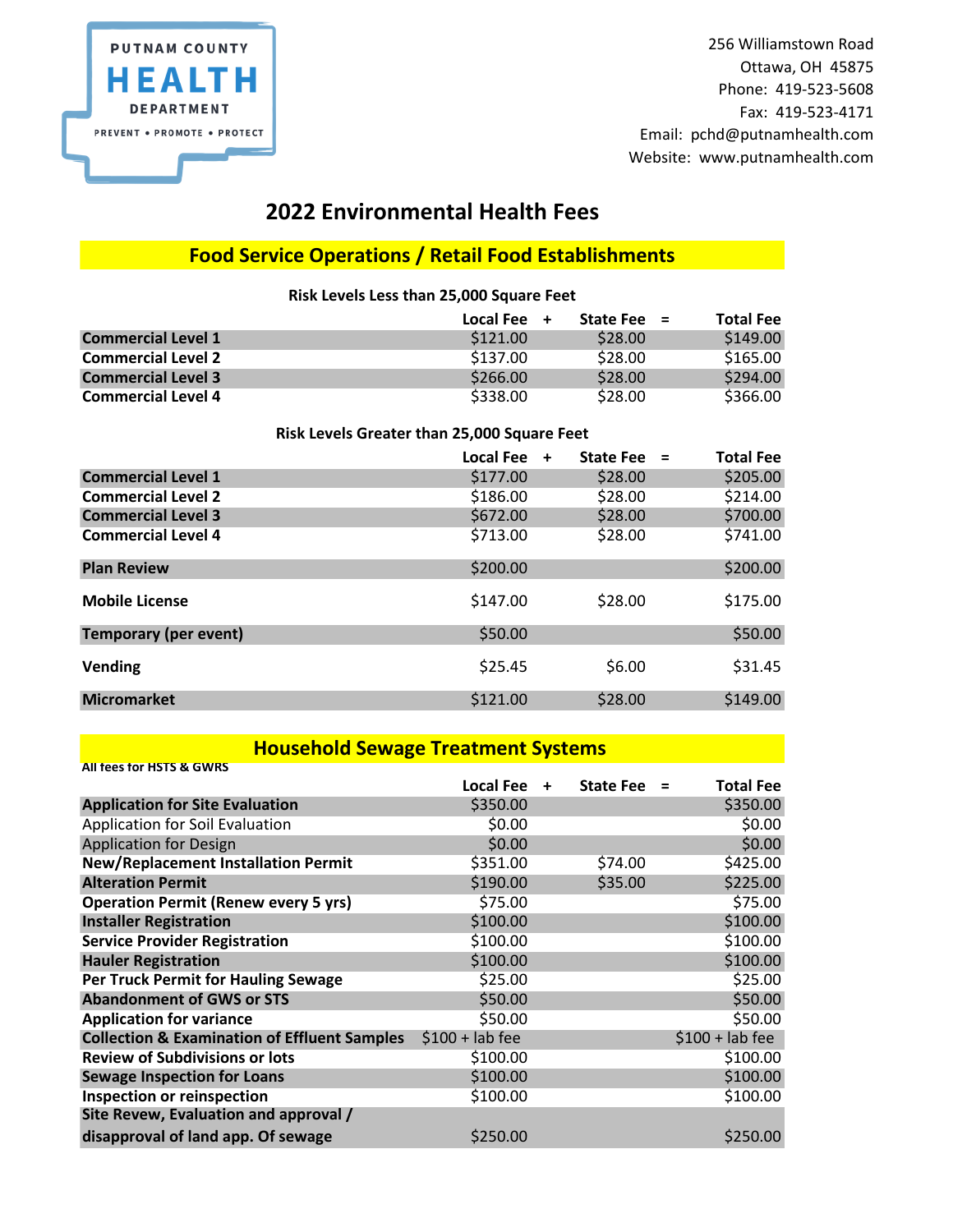## **Private Water Systems**

|                                                   | <b>Local Fee</b> | $\ddot{}$ | <b>State Fee</b> | Ξ | <b>Total Fee</b> |
|---------------------------------------------------|------------------|-----------|------------------|---|------------------|
| <b>Private Water System Single Family</b>         | \$331.00         |           | \$94.00          |   | \$425.00         |
| <b>Private Water System Non-Single Family</b>     | \$341.00         |           | \$94.00          |   | \$435.00         |
| <b>Pond System Installation Permit</b>            | \$351.00         |           | \$74.00          |   | \$425.00         |
| <b>Conversion Single Family</b>                   | \$200.00         |           | \$74.00          |   | \$274.00         |
| <b>Conversion Non Single Family</b>               | \$210.00         |           | \$74.00          |   | \$284.00         |
| <b>Test Well</b>                                  | \$150.00         |           | \$94.00          |   | \$244.00         |
| <b>Alteration Single Family</b>                   | \$175.00         |           |                  |   | \$175.00         |
| <b>Alteration Non Single Family</b>               | \$185.00         |           |                  |   | \$185.00         |
| <b>Sealing Single Family</b>                      | \$75.00          |           |                  |   | \$75.00          |
| <b>Sealing Non Single Family</b>                  | \$85.00          |           |                  |   | \$85.00          |
| <b>Variance Request</b>                           | \$50.00          |           |                  |   | \$50.00          |
| <b>Filing &amp; Processing of Water Samples</b>   | \$0.00           |           |                  |   | \$0.00           |
| <b>Water Contractor Inspection</b>                | \$150.00         |           |                  |   | \$150.00         |
| <b>Water Hauler Registration &amp; Inspection</b> | \$100.00         |           |                  |   | \$100.00         |
| <b>Private Water System Loan Inspection</b>       | \$100.00         |           |                  |   | \$100.00         |
| <b>Alteration Disconnection (connecting to</b>    |                  |           |                  |   |                  |
| Public) *                                         | \$50.00          |           |                  |   | \$50.00          |
|                                                   |                  |           |                  |   |                  |
| Installation & subsequent decommissioning of      |                  |           |                  |   |                  |
| temp hauled water storage tank *                  | \$100.00         |           |                  |   | \$100.00         |

\* Effective date is the effective date of updated PWS Regulations OAC 3701-28

#### **Water Tests**

|                                            | Fee               |
|--------------------------------------------|-------------------|
| <b>Water Tests not already established</b> | \$30 plus Lab Fee |
| <b>Total Coliform (376)</b>                | \$50.00           |
| <b>Total Coliform (140)</b>                | \$40.00           |
| <b>Iron</b>                                | \$45.00           |
| Lead                                       | \$45.00           |
| Copper                                     | \$45.00           |
| <b>Nitrate</b>                             | \$45.00           |
| <b>Nitrite</b>                             | \$45.00           |
| Nitrate/Nitrite                            | \$45.00           |
| <b>Fecal Coliform</b>                      | \$40.00           |
| <b>Fluoride</b>                            | \$45.00           |
| Sodium                                     | \$40.00           |
| <b>Sulfur</b>                              | \$55.00           |